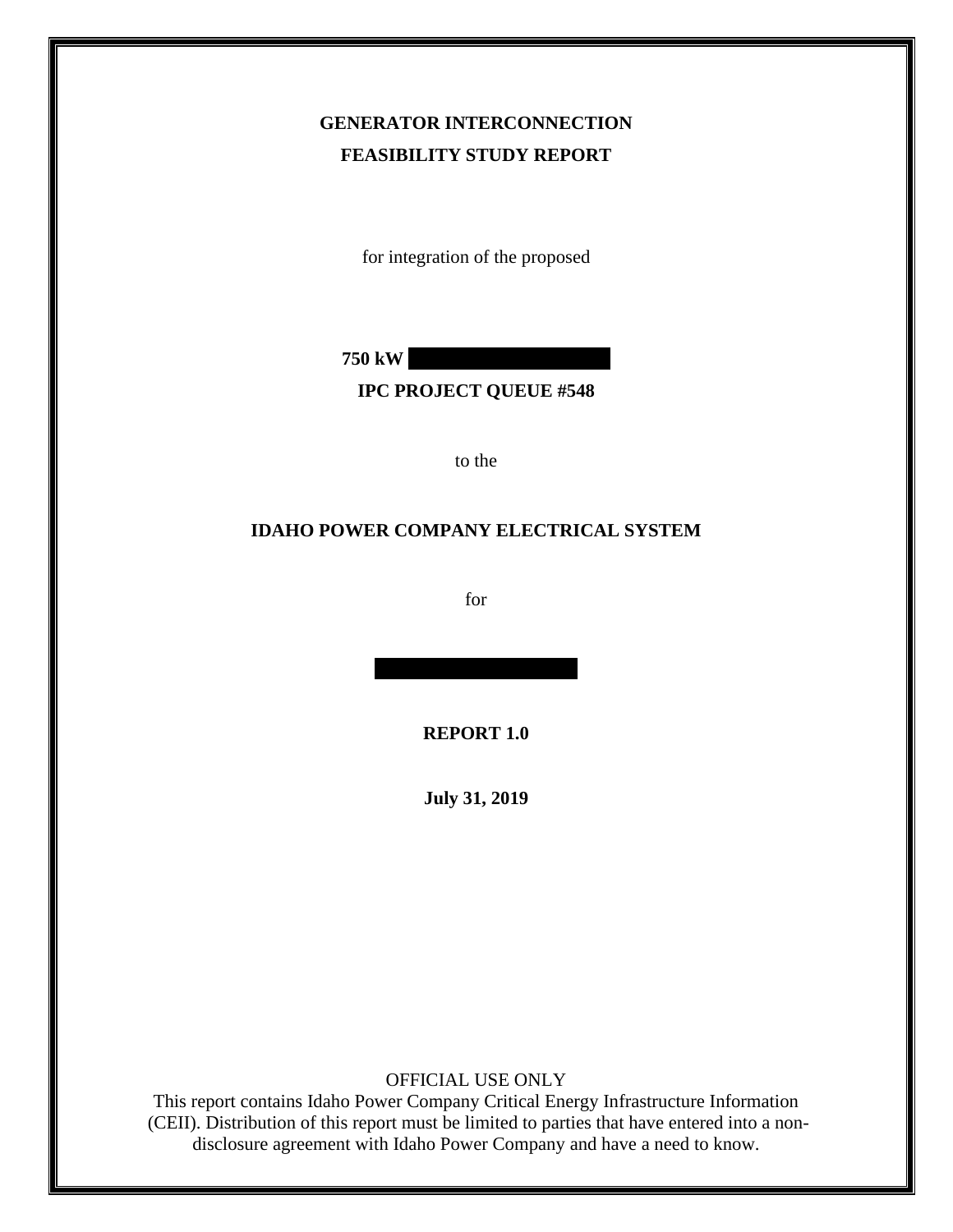# **Revision History**

| Date    | <b>Revision</b> | <b>Initials</b> | <b>Summary of Changes</b>        |  |
|---------|-----------------|-----------------|----------------------------------|--|
| 7/31/19 |                 | <b>PTP</b>      | FeSR GI $#548 -$ Original issue. |  |
|         |                 |                 |                                  |  |

 $750$  kW Feasibility Study Report i

OFFICIAL USE ONLY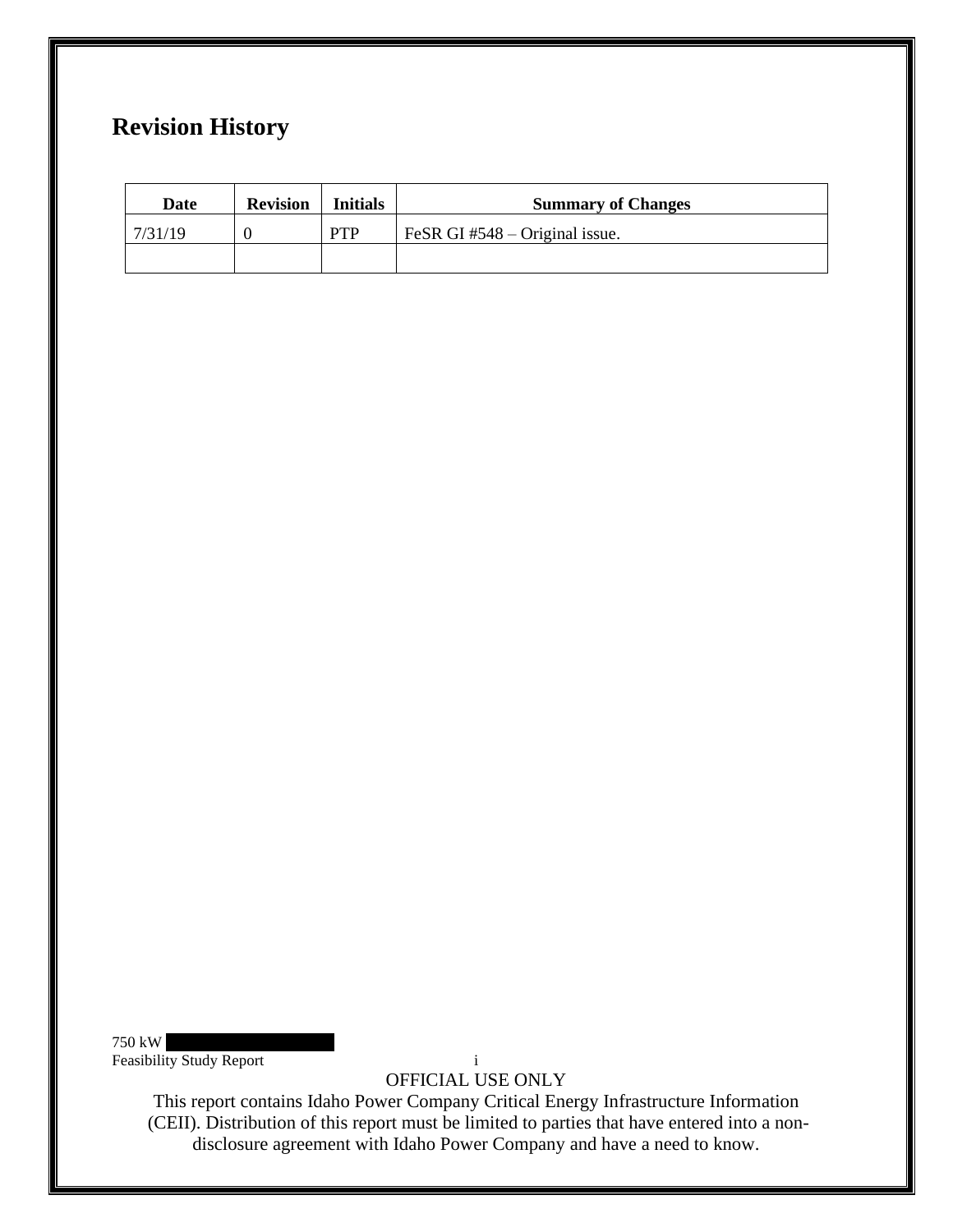# **Table of Contents**

| 1.0                                                                               |  |  |  |
|-----------------------------------------------------------------------------------|--|--|--|
| 2.0                                                                               |  |  |  |
| 3.0                                                                               |  |  |  |
| 4.0                                                                               |  |  |  |
| 5.0                                                                               |  |  |  |
| 6.0                                                                               |  |  |  |
| 7.0                                                                               |  |  |  |
| 8.0                                                                               |  |  |  |
| 9.0                                                                               |  |  |  |
| 10.0                                                                              |  |  |  |
| 11.0                                                                              |  |  |  |
|                                                                                   |  |  |  |
| $A-1.0$                                                                           |  |  |  |
| $A-2.0$                                                                           |  |  |  |
| $A - 3.0$                                                                         |  |  |  |
| $A-4.0$                                                                           |  |  |  |
| WECC Coordinated Off-Nominal Frequency Load Shedding and Restoration<br>$A - 5.0$ |  |  |  |
|                                                                                   |  |  |  |
| $B-1.0$                                                                           |  |  |  |

 $750$  kW Feasibility Study Report ii

OFFICIAL USE ONLY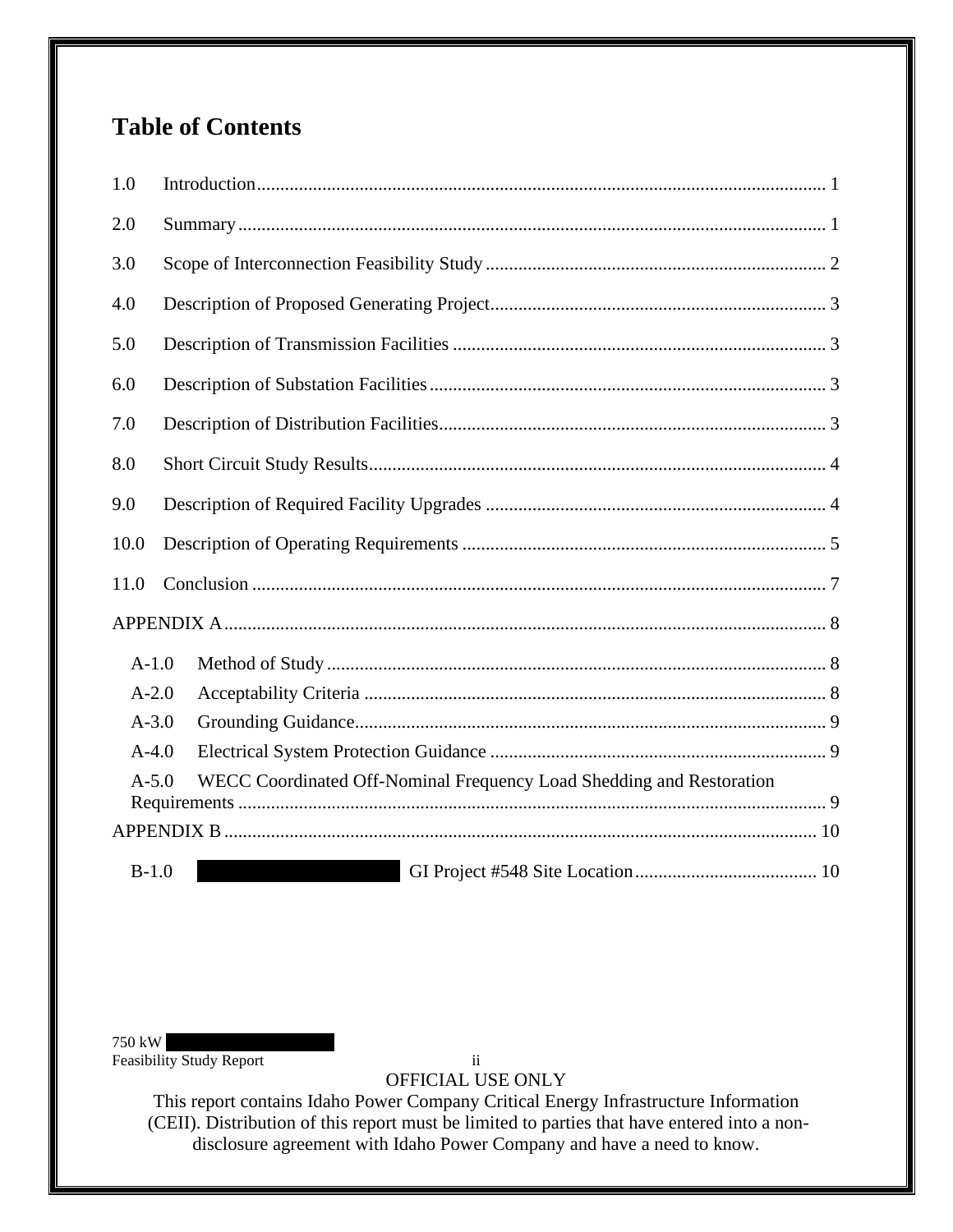# **List of Tables**

# **List of Figures**

| Figure 2 Primary POI of   |  |
|---------------------------|--|
| Figure 3 Alternate POI of |  |

 $750 \:\rm{kW}$ Feasibility Study Report iii

OFFICIAL USE ONLY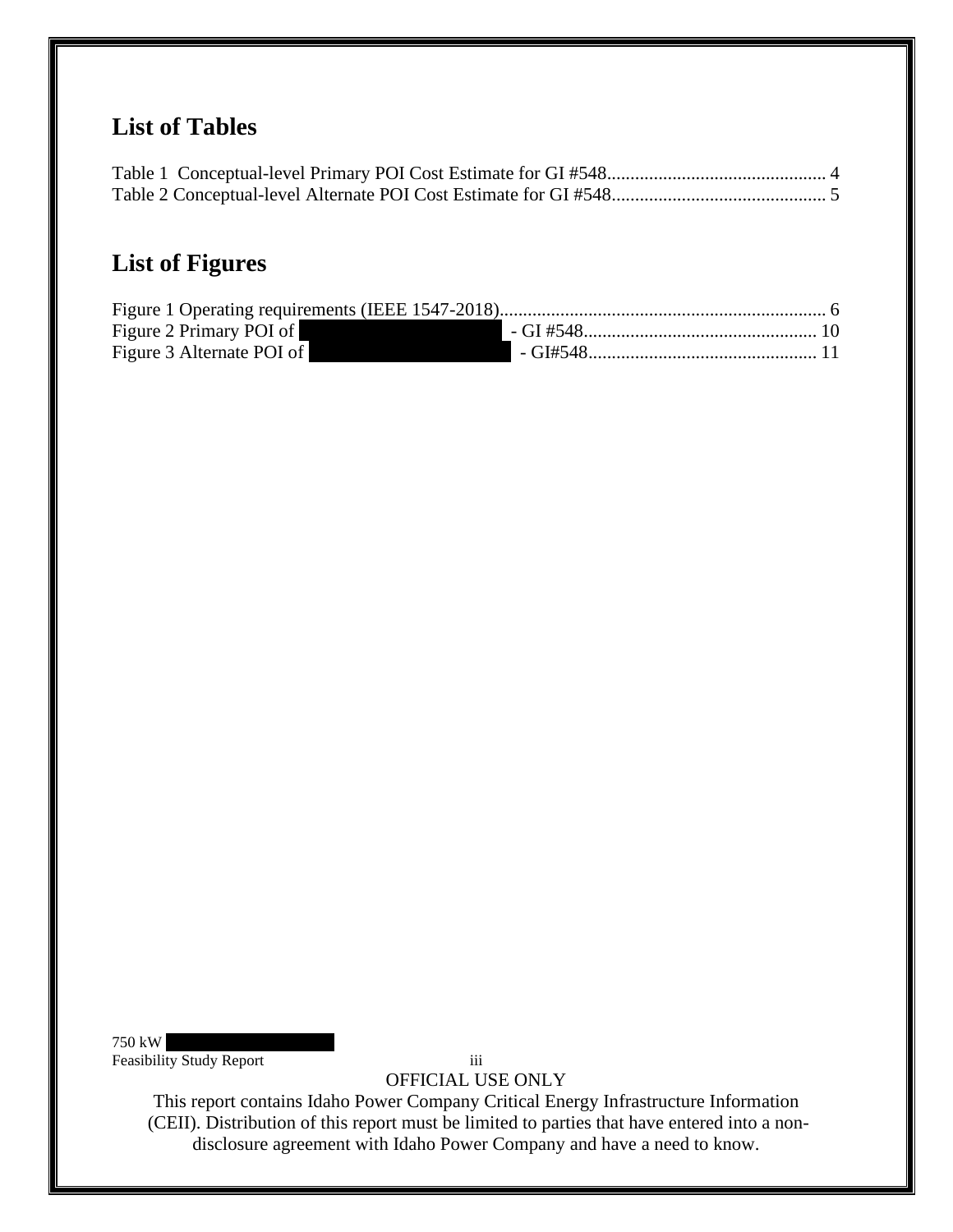# <span id="page-4-0"></span>**1.0 Introduction**

<span id="page-4-1"></span>

| has contracted with Idaho Power Company (IPC) to perform a<br>Generator Interconnection Feasibility Study for the integration of the proposed 750 kW<br>project (the Project). The Project is located in IPC's Eastern Region<br>, Idaho with an alternative POI at<br>in<br>at<br>(See Figure 2: Primary POI of<br>$-$ GI $\#$<br>548 and Figure 3: Alternate POI of<br>$-GI \# 548$ in Appendix B). The<br>Project is Generation Interconnect queue number 548 (GI #548). |
|-----------------------------------------------------------------------------------------------------------------------------------------------------------------------------------------------------------------------------------------------------------------------------------------------------------------------------------------------------------------------------------------------------------------------------------------------------------------------------|
| The Project has applied to connect to the IPC distribution system for an injection of 750 kW at a<br>single Point of Interconnection (POI) at a<br>distribution voltage level.<br>The POI is located 19.1 miles from the Lemhi (<br>) substation at                                                                                                                                                                                                                         |
| This report documents the basis for and the results of this feasibility study for the GI #548<br>Generation Interconnection Customer. The report describes the proposed project, the<br>determination of project interconnection feasibility and estimated costs for integration of the<br>Project to the Idaho Power System. This report satisfies the feasibility study requirements of the<br>Idaho Power Tariff.                                                        |
| 2.0<br><b>Summary</b>                                                                                                                                                                                                                                                                                                                                                                                                                                                       |
| The feasibility of interconnecting the 750 kW<br>project to IPC's<br>substation was evaluated.                                                                                                                                                                                                                                                                                                                                                                              |
| The proposed primary and alternative POI provided is in<br>feeder<br>service territory.                                                                                                                                                                                                                                                                                                                                                                                     |
| is a lightly loaded feeder that already hosts a 400 kW hydro electric<br>generator near the GI#548 POI. The addition of 750 kW<br>Project<br>GI#548 will closely match the load on<br>and will require the<br>installation of a deadline check at the substation.                                                                                                                                                                                                           |
| ) is currently served by single phase 12.47 kV<br>The primary POI (<br>distribution, a 1.5 mile extension of 3 phase<br>#4 ACSR conductor<br>will be required.                                                                                                                                                                                                                                                                                                              |
| ) is approximately 400 feet from the nearest 3<br>The alternate POI (<br>distribution circuit, a 400' extension of 3 phase<br>phase<br>#4 ACSR conductor will be required.                                                                                                                                                                                                                                                                                                  |
| The preliminary power flow analysis indicated that interconnecting the<br>project to<br>is feasible.                                                                                                                                                                                                                                                                                                                                                                        |
| The Project will be required to control voltage in accordance with a voltage schedule as provided<br>by Idaho Power Grid Operations.                                                                                                                                                                                                                                                                                                                                        |
| 750 kW<br>Project<br><b>Feasibility Study Report</b><br>OFFICIAL USE ONLY<br>This report contains Idaho Power Company Critical Energy Infrastructure Information<br>(CEII). Distribution of this report must be limited to parties that have entered into a non-<br>disclosure agreement with Idaho Power Company and have a need to know.                                                                                                                                  |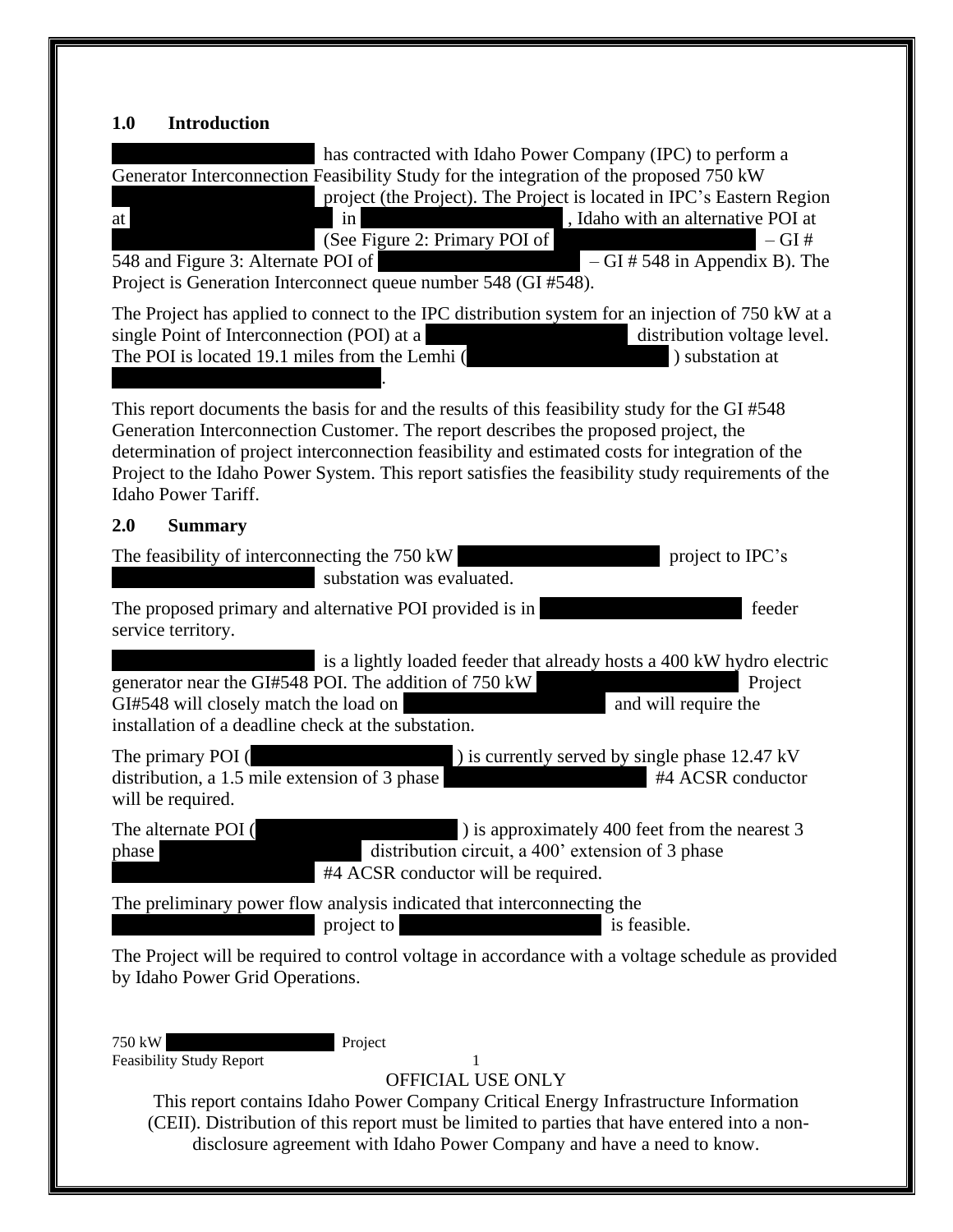A Transmission System Impact Study is required to determine if any additional network upgrades are required to integrate the Project into the IPC transmission system and to evaluate system impacts such as thermal, voltage, transient stability, and reactive margin. Generator interconnection service, either as an Energy Resource or a Network Resource, does not in any way convey any right to deliver electricity to any specific customer or point of delivery.

Additionally, a Distribution System Impact Study will be required.

| The total preliminary cost estimate to interconnect the<br>project to the<br>substation is \$670,874<br>primary POI at<br>on<br>and includes the following tasks:     |
|-----------------------------------------------------------------------------------------------------------------------------------------------------------------------|
| Install a four-pole<br>generation interconnection package at the<br>POI                                                                                               |
| This includes an SEL-421 protective relay, which requires 3-phase PTs, 3-phase<br>$\circ$<br>CTs, and remote connectivity                                             |
| Additionally, a single-phase PT shall be installed on the line side of the<br>$\circ$<br>feeder at the<br>substation<br>for deadline check                            |
| Build a parallel<br>#4 ACSR line section for approximately<br>$\bullet$<br>8125' from the nearest 3 phase<br>service to the POI.                                      |
| The total preliminary cost estimate to interconnect the<br>project to the<br>alternative POI at<br>substation is \$327,451<br>on<br>and includes the following tasks: |
| generation interconnection package at the<br>Install a four-pole<br>$\bullet$<br>POI                                                                                  |
| This includes an SEL-421 protective relay, which requires 3-phase PTs, 3-phase<br>$\circ$<br>CTs, and remote connectivity                                             |
| Additionally, a single-phase PT shall be installed on the line side of the<br>$\circ$<br>feeder at the<br>substation<br>for deadline check                            |
| Extend the existing<br>#4 ACSR line section for approximately<br>400' from the nearest 3 phase<br>service to the alternative POI.                                     |
| The cost estimate includes direct equipment and installation labor costs, indirect labor costs and<br>$1 \quad 1 \quad 1 \quad 200$                                   |

general overheads, and a 20% contingency allowance. These are cost estimates only and final charges to the customer will be based on the actual construction costs incurred. It should be noted that the preliminary cost estimates do not include the cost of the customer's owned equipment to construct the generation site or required communication circuits.

## <span id="page-5-0"></span>**3.0 Scope of Interconnection Feasibility Study**

The Interconnection Feasibility Study was done and prepared in accordance with Idaho Power Company Standard Generator Interconnection Procedures to provide a preliminary evaluation of the feasibility of the interconnection of the proposed generating project to the Idaho Power

750 kW Project Feasibility Study Report 2

# OFFICIAL USE ONLY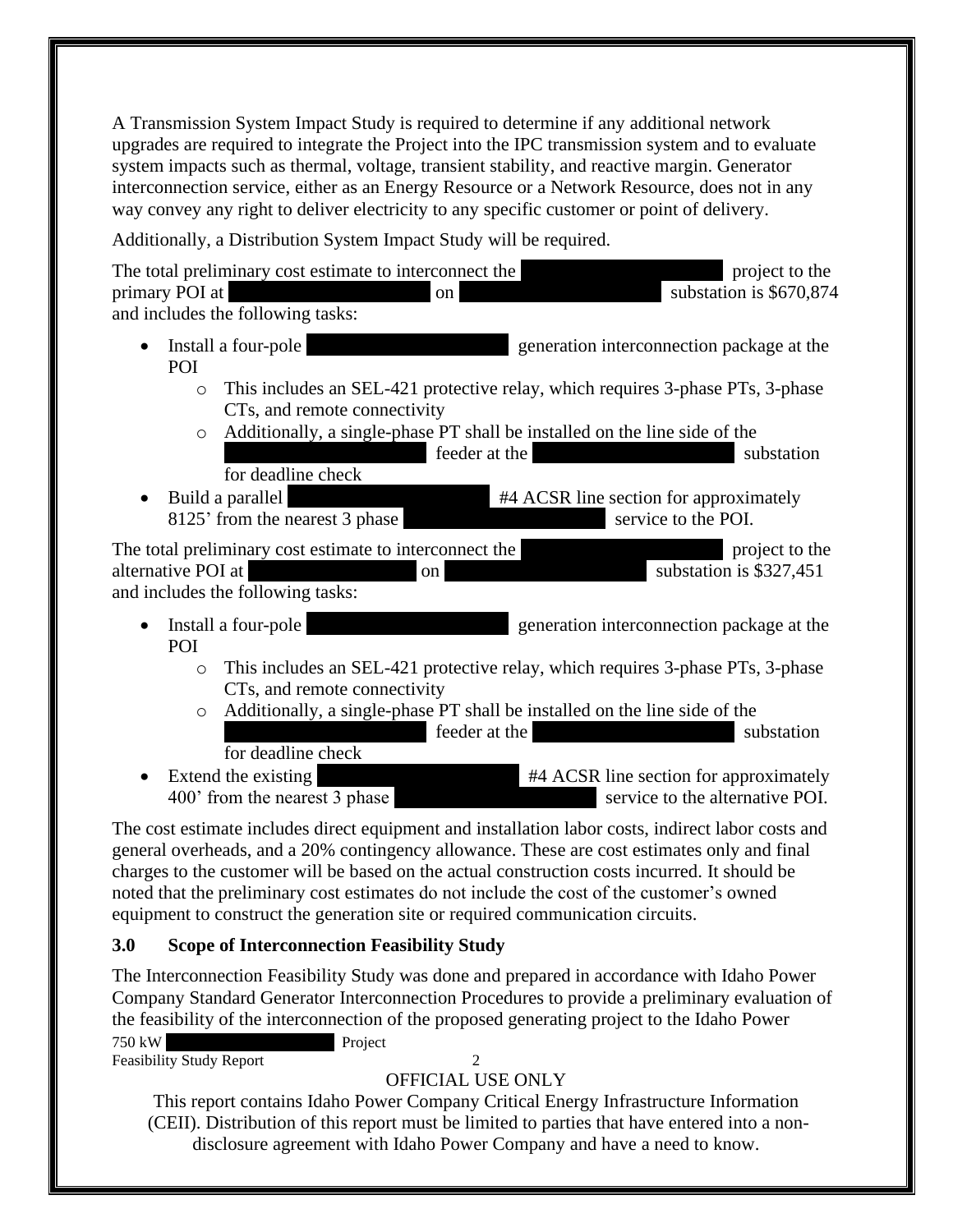system. As listed in the Interconnection Feasibility Study agreement, the Interconnection Feasibility Study report provides the following information:

- preliminary identification of any circuit breaker short circuit capability limits exceeded as a result of the interconnection;
- preliminary identification of any thermal overload or voltage limit violations resulting from the interconnection; and
- preliminary description and non-binding estimated cost of facilities required to interconnect the Small Generating Facility to the IPC system and to address the identified short circuit and power flow issues.

All other proposed generation projects prior to the Project in the Generator Interconnect queue were considered in this study**.** A current list of these projects can be found in the Generation Interconnection folder located on the Idaho Power web site at the link shown below:

**[http://www.oatioasis.com/ipco/index.html.](http://www.oatioasis.com/ipco/index.html)**

# <span id="page-6-0"></span>**4.0 Description of Proposed Generating Project**

 $\overline{X}$ , GI #548, consists of a single POI with a 750 kW 3 phase synchronous generator and has requested to connect to Idaho Power's distribution system. The requested that 750 kW injection at the POI be studied.

## <span id="page-6-1"></span>**5.0 Description of Transmission Facilities**

Preliminary power flow analysis indicated that interconnection of a 750 kW injection at the POI considered in this study is feasible. A Transmission System Impact Study will be required to determine the specific network upgrades required to integrate the full project output of 750 kW.

## <span id="page-6-2"></span>**6.0 Description of Substation Facilities**



# <span id="page-6-3"></span>**7.0 Description of Distribution Facilities**

The Project was studied with a XXXXXXXXX connection to

. This is a grounded-wye feeder operating at

. The Project must have a grounded-wye transformer connection on the IPC side, as well as a wye connection on the Project side of the transformer.

Refer to Appendix A, Section 3, for additional grounding requirements.

750 kW Project Feasibility Study Report 3

OFFICIAL USE ONLY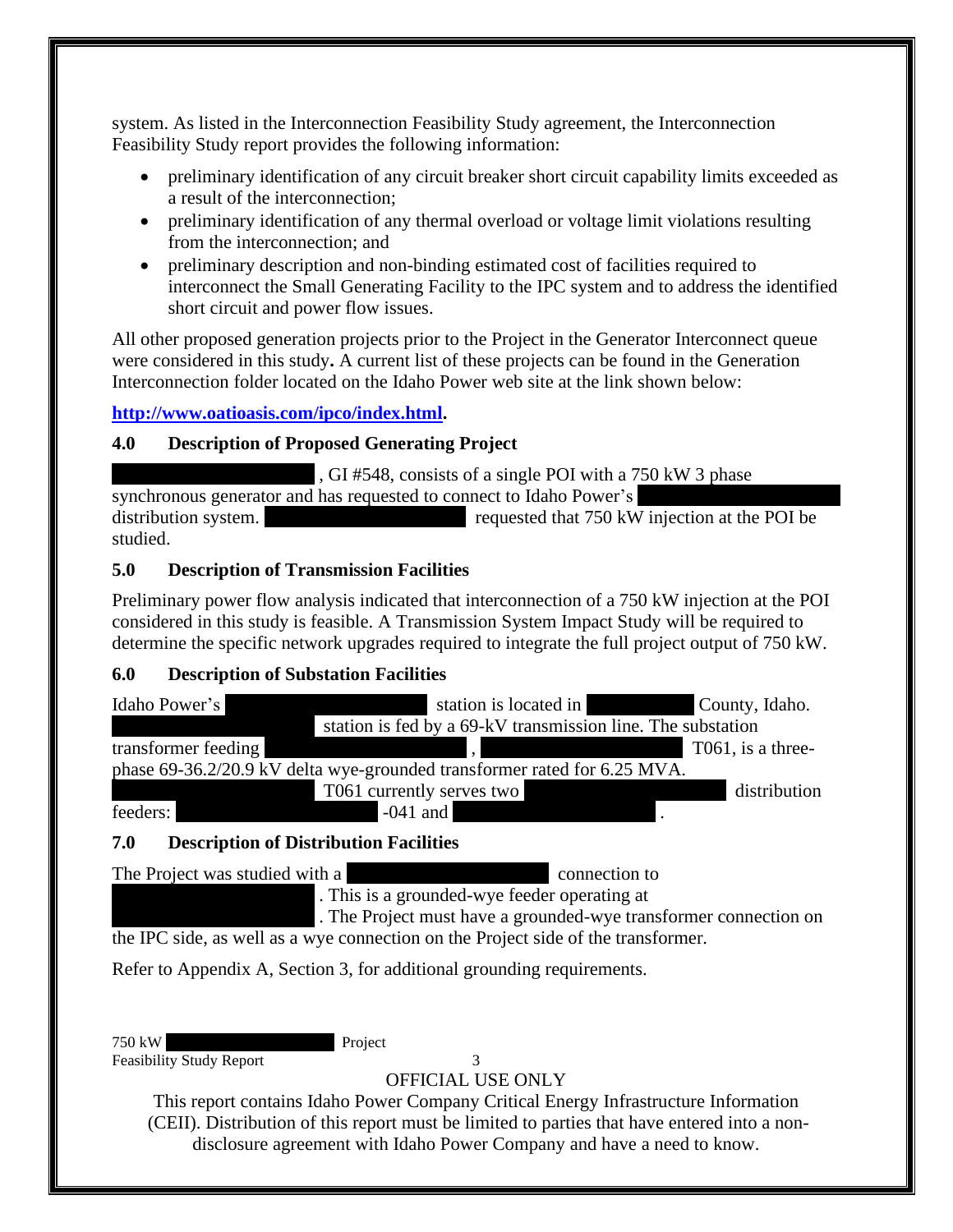#### <span id="page-7-0"></span>**8.0 Short Circuit Study Results**

| Fault Duty at            | <b>GEN POI:</b> |
|--------------------------|-----------------|
| $SLG$ Fault $(A)$ 196.73 |                 |
| LL Fault $(A)$ 129.1     |                 |
| 3PH Fault (A) 167.02     |                 |

The fault current contribution from the synchronous generators does not exceed any circuit breaker rating.

### <span id="page-7-1"></span>**9.0 Description of Required Facility Upgrades**

A Distribution System Impact Study will be required to evaluate distribution operational concerns, mitigation options, and costs if the Project chooses to continue to the next phase of the study process.

The following upgrades will be required to IPC-owned facilities to facilitate the interconnection of GI #548:

- Install a four-pole yeneration interconnection package at the POI
	- o This includes an SEL-421 protective relay, which requires 3-phase PTs, 3-phase CTs, and remote connectivity
	- o Additionally, a single-phase PT shall be installed on the line side of the XXXXXXXXXXXXXXX feeder at the XXXXXXXXXXXXXXX substation
- for deadline check • Primary POI: Build a parallel  $\#4$  ACSR line section for approximately 8125' from the nearest 3 phase Service to the Service to the POI.
- Alternate POI: Extend the existing #4 ACSR line section for approximately  $400'$  from the nearest 3 phase alternative POI.

<span id="page-7-2"></span>See the conceptual-level cost estimate in Table 1 and Table 2.

Table 1 Conceptual-level Primary POI Cost Estimate for GI #548

| <b>Item of Work</b>                               | <b>Estimate</b> |
|---------------------------------------------------|-----------------|
| Generation interconnection and protection package | \$203,000       |
| Substation upgrades                               | \$11,600        |
| Distribution upgrades                             | \$272,600       |
| Transmission upgrades                             | \$TBD           |
| Unloaded costs                                    | \$487,200       |
| 20% Contingency (1)                               | \$97,440        |
| Total unloaded costs                              | \$584,640       |
| 750 kW<br>Project                                 |                 |

Feasibility Study Report 4

# OFFICIAL USE ONLY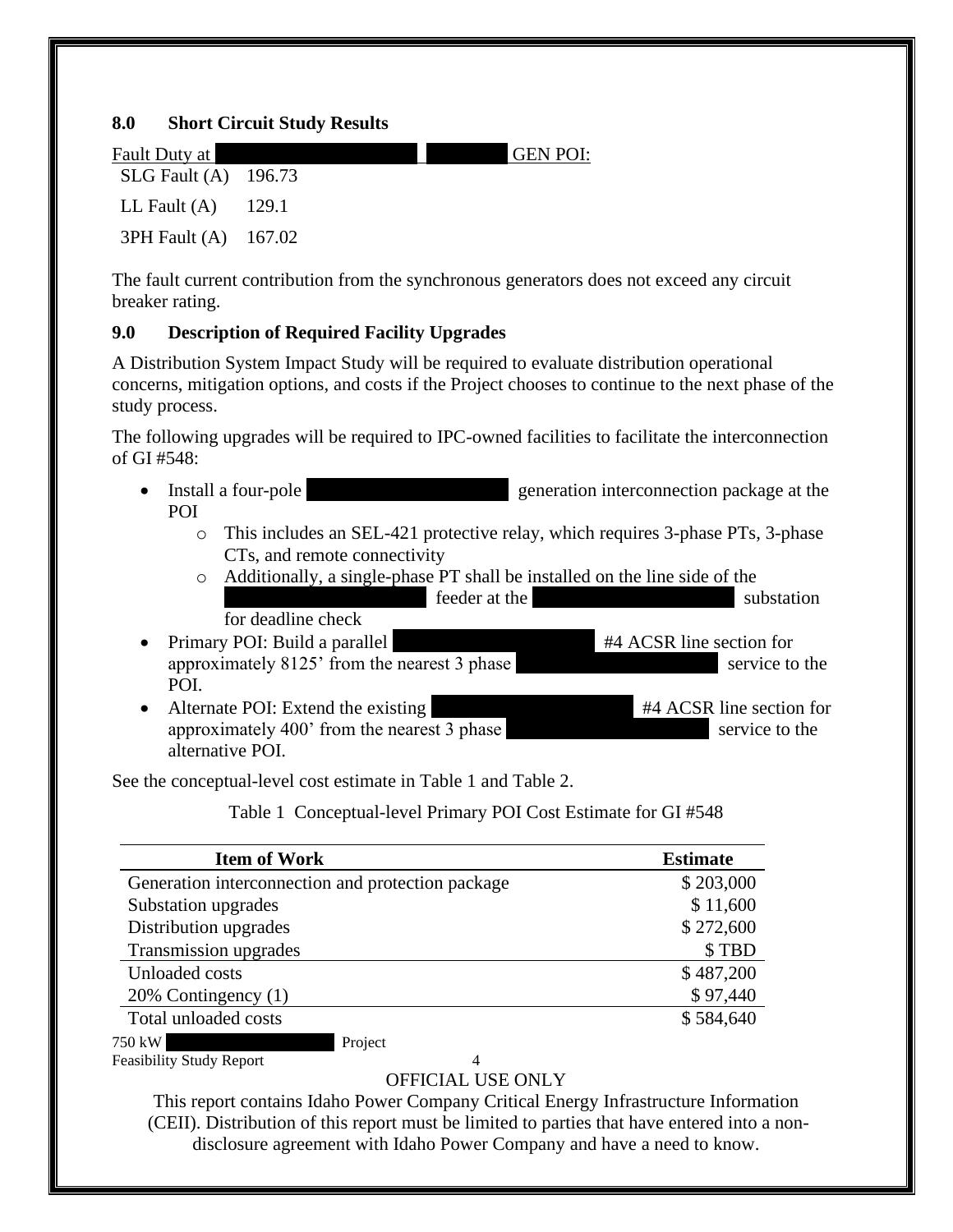| <b>Item of Work</b>                                      | <b>Estimate</b> |
|----------------------------------------------------------|-----------------|
| Overheads $(2)$                                          | \$86,234        |
| Total Conceptual-level Cost Estimate in 2019 dollars (3) | \$670,874       |

(1) Contingency is added to cover the unforeseen costs in the estimate. These costs can include unidentified design components, material cost increases, labor estimate shortfalls, etc.

(2) Overhead costs cover the indirect costs associated with the Project.

(3) This cost estimate includes direct equipment, material, labor, overheads, and contingency as shown.

| Table 2 Conceptual-level Alternate POI Cost Estimate for GI #548 |  |
|------------------------------------------------------------------|--|
|------------------------------------------------------------------|--|

<span id="page-8-1"></span>

| <b>Item of Work</b>                                      | <b>Estimate</b> |
|----------------------------------------------------------|-----------------|
| Generation interconnection and protection package        | \$203,000       |
| Substation upgrades                                      | \$11,600        |
| Distribution upgrades                                    | \$23,200        |
| Transmission upgrades                                    | \$TBD           |
| Unloaded costs                                           | \$237,800       |
| 20% Contingency (1)                                      | \$47,560        |
| Total unloaded costs                                     | \$285,360       |
| Overheads (2)                                            | \$42,091        |
| Total Conceptual-level Cost Estimate in 2019 dollars (3) | \$327,451       |

(1) Contingency is added to cover the unforeseen costs in the estimate. These costs can include unidentified design components, material cost increases, labor estimate shortfalls, etc.

(2) Overhead costs cover the indirect costs associated with the Project.

(3) This cost estimate includes direct equipment, material, labor, overheads, and contingency as shown.

- Note that these estimates do not include the cost of the customer's equipment/facilities.
- Note that the overhead rates are subject to change during the year.
- These are estimated costs only and final charges to the customer will be based on the actual construction costs incurred.
- These are non-binding conceptual level cost estimates that will be further refined upon the request and completion of Transmission and Distribution Facility Studies.

#### <span id="page-8-0"></span>**10.0 Description of Operating Requirements**

750 kW Project

Feasibility Study Report 5 OFFICIAL USE ONLY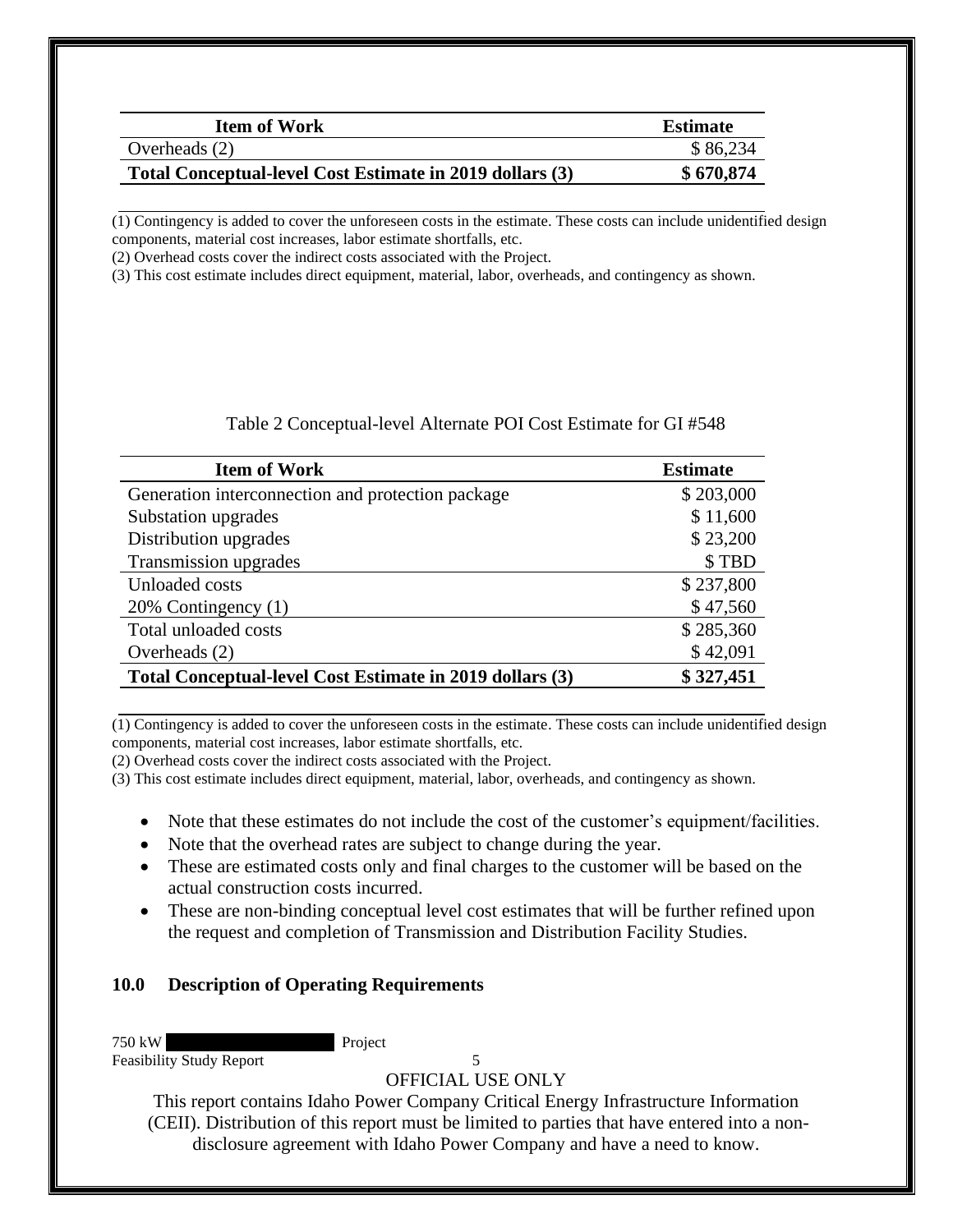The Project shall be capable of injecting reactive power (over-excited) equal to 366.7 kVAR and absorbing reactive power (under-excited) equal to 208.3 kVAR at all active power output between 20% and 100% of nameplate active power rating as defined in IEEE 1547-2018 Category A reactive power capability and shown in Figure 1.



<span id="page-9-0"></span>Figure 1 Operating requirements (IEEE 1547-2018)

Idaho Power has determined that the generation equipment selected by the Project does not meet the reactive power capability requirements according to the information provided in the generator interconnection application, clarification of generator specifications is requested. To proceed to the System Impact Study an updated single line, generator capability curve, and generator nameplate will be required.

The Project will be required to control voltage in accordance with a voltage schedule as provided by Idaho Power Grid Operations.

Voltage flicker at startup and during operation will be limited to less than 5% as measured at the POI. The allowable voltage flicker limit is further reduced during operation due to multiple voltage fluctuations per hour or minute, per Idaho Power's T&D Advisory Information Manual.

750 kW Project Feasibility Study Report 6

OFFICIAL USE ONLY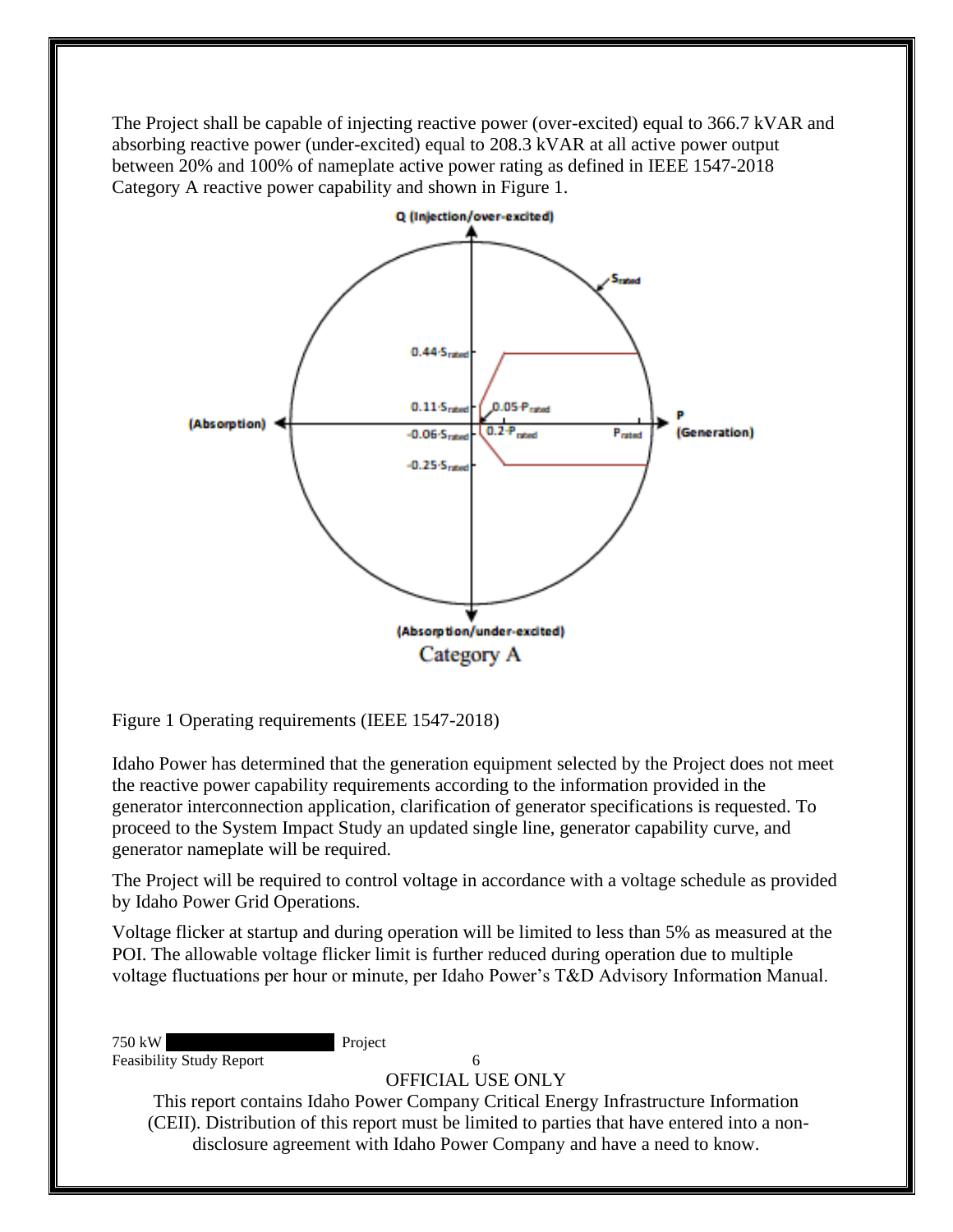The Project is required to comply with the applicable voltage fluctuation limits found in IEEE Standard 1453-2004 *IEEE Recommended Practice for Measurement and Limits of Voltage Fluctuations and Associated Light Flicker on AC Power Systems.* 

The project is required to comply with the applicable Voltage and Current Distortion Limits found in IEEE Standard 519-2014 *IEEE Recommended Practices and Requirements for Harmonic Control in Electrical Power Systems*.

Additional operating requirements for the Project may be identified in the System Impact Study when it is performed.

### <span id="page-10-0"></span>**11.0 Conclusion**

The requested interconnection of the XXXXXXXXXXXX project, GI #548, to Idaho Power's system was studied. The project will interconnect to feeder at the  $\alpha$  istribution voltage level.

The results of this study confirm that it is feasible to interconnect the project, GI #548, to the Idaho Power system with the identified upgrades. A four-pole generation interconnect package at the POI, adding  $8125'$  or  $400'$  of  $\#4$  ACSR parallel line section for primary or alternate POI respectively, and deadline check at the

substation are required to integrate the  $750 \text{ kW}$  project. A Transmission and Distribution System Impact Study is required to determine the specific transmission network upgrades required to integrate the project as a Network Resource and to evaluate the system impacts such as thermal overload, voltage, transient stability, and reactive margin.

All generation projects in the area ahead of the Project in the IPC generation interconnection queue and their associated transmission system improvements were modeled in a preliminary power flow analysis to evaluate the feasibility of interconnecting GI #548. The results and conclusions of this feasibility study are based on the realization of these projects in the unique queue/project order.

The estimated cost to interconnect GI  $#548$  to the IPC system at the feeder at the  $\frac{1}{x}$  point of interconnection considered in this study is approximately \$670,874 at the primary POI and \$327,451 at the alternate POI.

Generator interconnection service, either as an Energy Resource or a Network Resource, does not in any way convey any right to deliver electricity to any specific customer or point of delivery. Transmission requirements to integrate the Project will be determined during the System Impact Study phase of the generator interconnection process.

750 kW Project Feasibility Study Report 7

OFFICIAL USE ONLY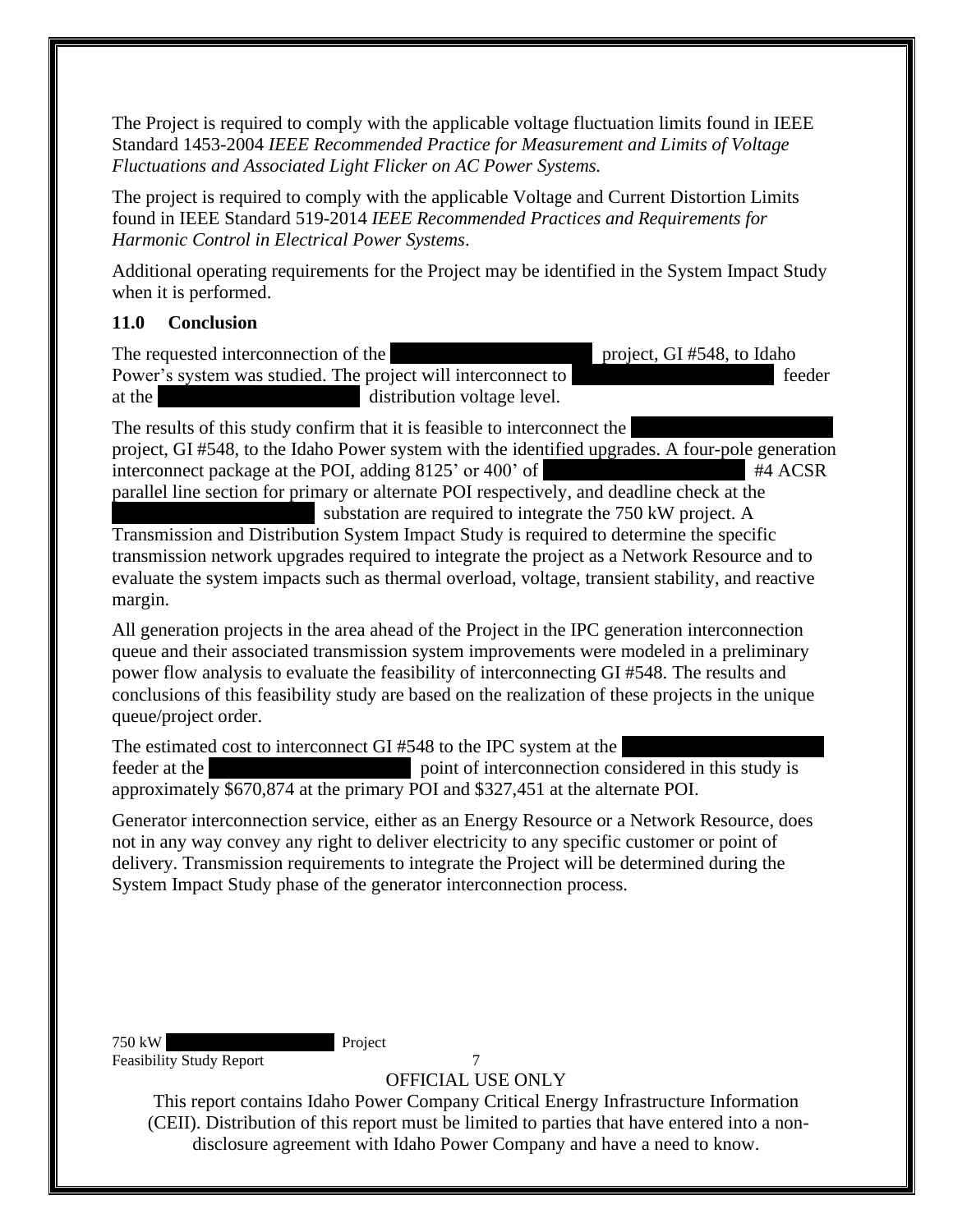## **APPENDIX A**

#### <span id="page-11-1"></span><span id="page-11-0"></span>**A-1.0 Method of Study**

For distribution feeder analysis, Idaho Power utilizes DNV GL's Synergi software and EPRI's OpenDSS software.

## <span id="page-11-2"></span>**A-2.0 Acceptability Criteria**

The following acceptability criteria were used in the power flow analysis to determine under which system configuration modifications may be required:

The continuous rating of equipment is assumed to be the normal thermal rating of the equipment. This rating will be as determined by the manufacturer of the equipment or as determined by Idaho Power. Less than or equal to 100% of continuous rating is acceptable.

Idaho Power's Voltage Operating Guidelines were used to determine voltage requirements on the system. This states, in part, that distribution voltages, under normal operating conditions, are to be maintained within plus or minus 5% (0.05 per unit) of nominal at each meter or POI on the feeder. Therefore, voltages greater than or equal to 0.95 pu voltage and less than or equal to 1.05 pu voltage are acceptable.

Voltage flicker during the starting or stopping of the generator will be limited to less than 5% as measured at the POI. Allowable voltage flicker limit is further reduced during operation due to multiple voltage fluctuations per hour or minute, per Idaho Power's T&D Advisory Information Manual.

Idaho Power's Reliability Criteria for System Planning was used to determine proper transmission system operation.

All customer generation must meet IEEE 519, IEEE1453, IEEE1547, and ANSI C84.1 Standards.

All other applicable national and Idaho Power standards and prudent utility practices were used to determine the acceptability of the configurations considered. The stable operation of the system requires an adequate supply of volt-amperes reactive (VArs) to maintain a stable voltage profile under both steady-state and dynamic system conditions. An inadequate supply of VArs will result in voltage decay or even collapse under the worst conditions.

Equipment/line/path ratings used will be those that are in use at the time of the study or that are represented by IPC upgrade projects that are either currently under construction or whose

750 kW Project Feasibility Study Report 8

OFFICIAL USE ONLY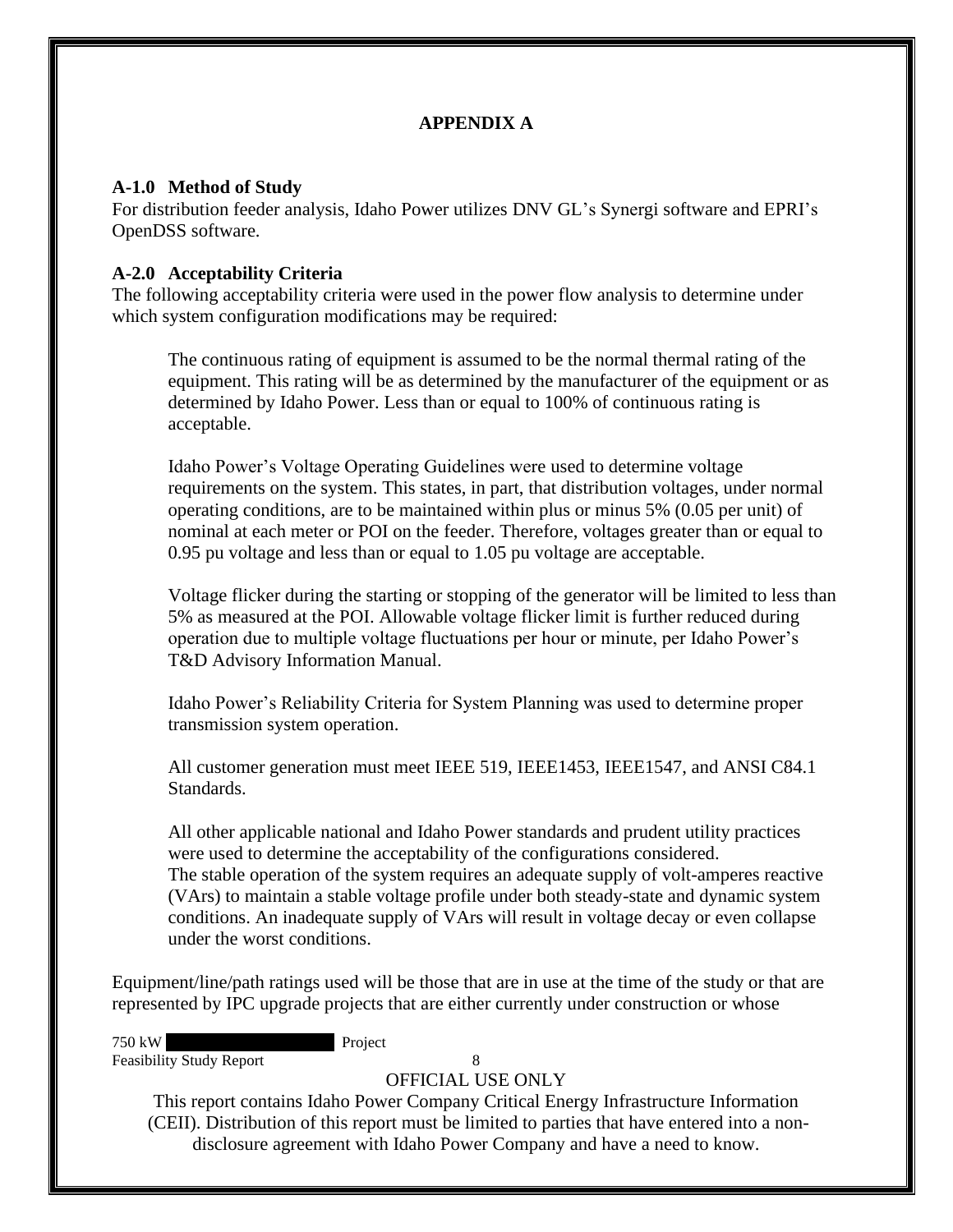budgets have been approved for construction in the near future. All other potential future ratings are outside the scope of this study. Future transmission changes may, however, affect current facility ratings used in the study.

### <span id="page-12-0"></span>**A-3.0 Grounding Guidance**

IPC requires interconnected transformers to limit their ground fault current to 20 amps at the Point of Interconnection.

### <span id="page-12-1"></span>**A-4.0 Electrical System Protection Guidance**

IPC requires electrical system protection per Requirements for Generation Interconnections found on the Idaho Power Web site,

**<http://www.idahopower.com/pdfs/BusinessToBusiness/facilityRequirements.pdf>**

## <span id="page-12-2"></span>**A-5.0 WECC Coordinated Off-Nominal Frequency Load Shedding and Restoration Requirements**

IPC requires frequency operational limits to adhere to WECC Under-frequency and Overfrequency Limits per the WECC Coordinated Off-Nominal Frequency Load Shedding and Restoration Requirements available upon request.

750 kW Project Feasibility Study Report 9

OFFICIAL USE ONLY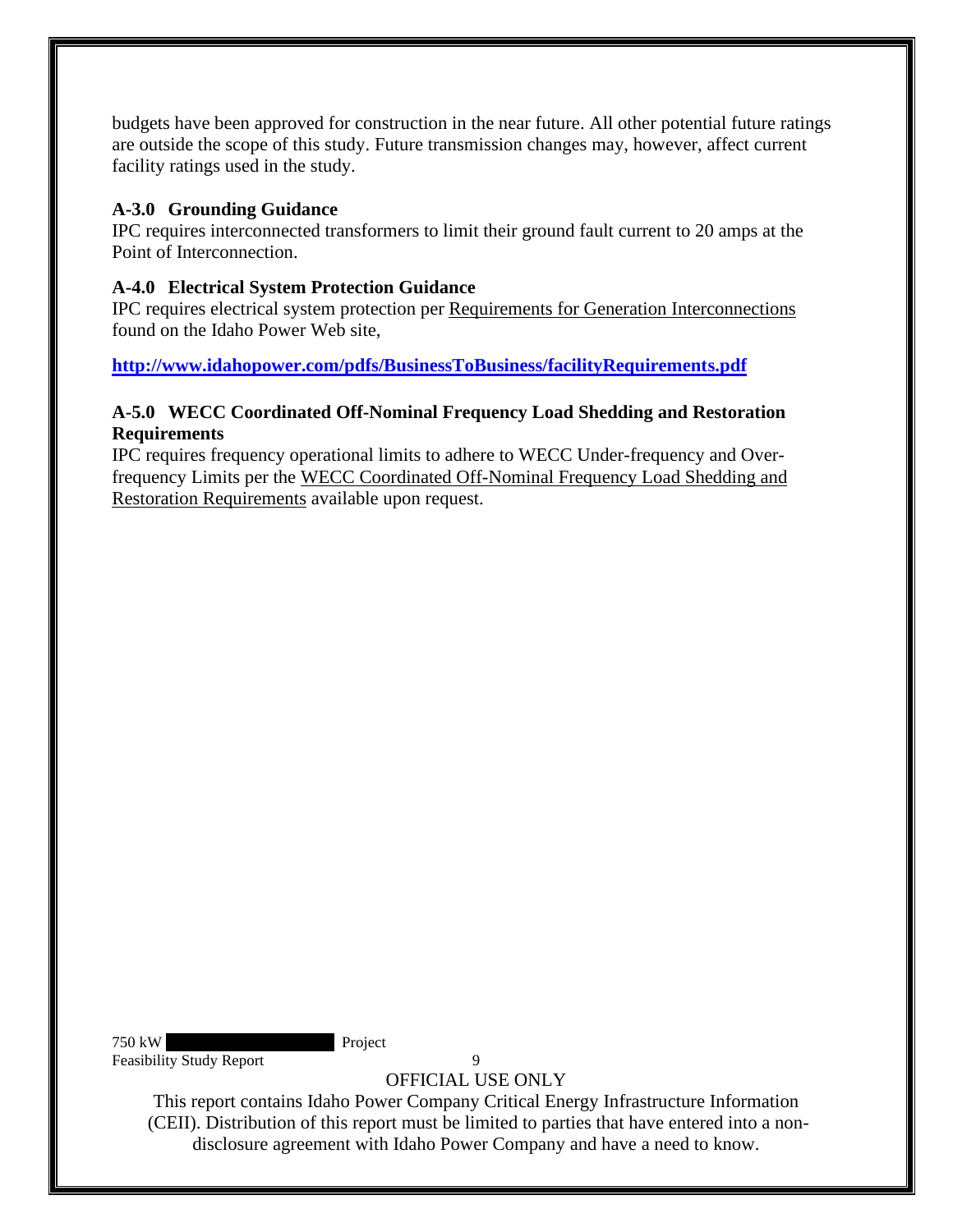<span id="page-13-2"></span><span id="page-13-1"></span><span id="page-13-0"></span>